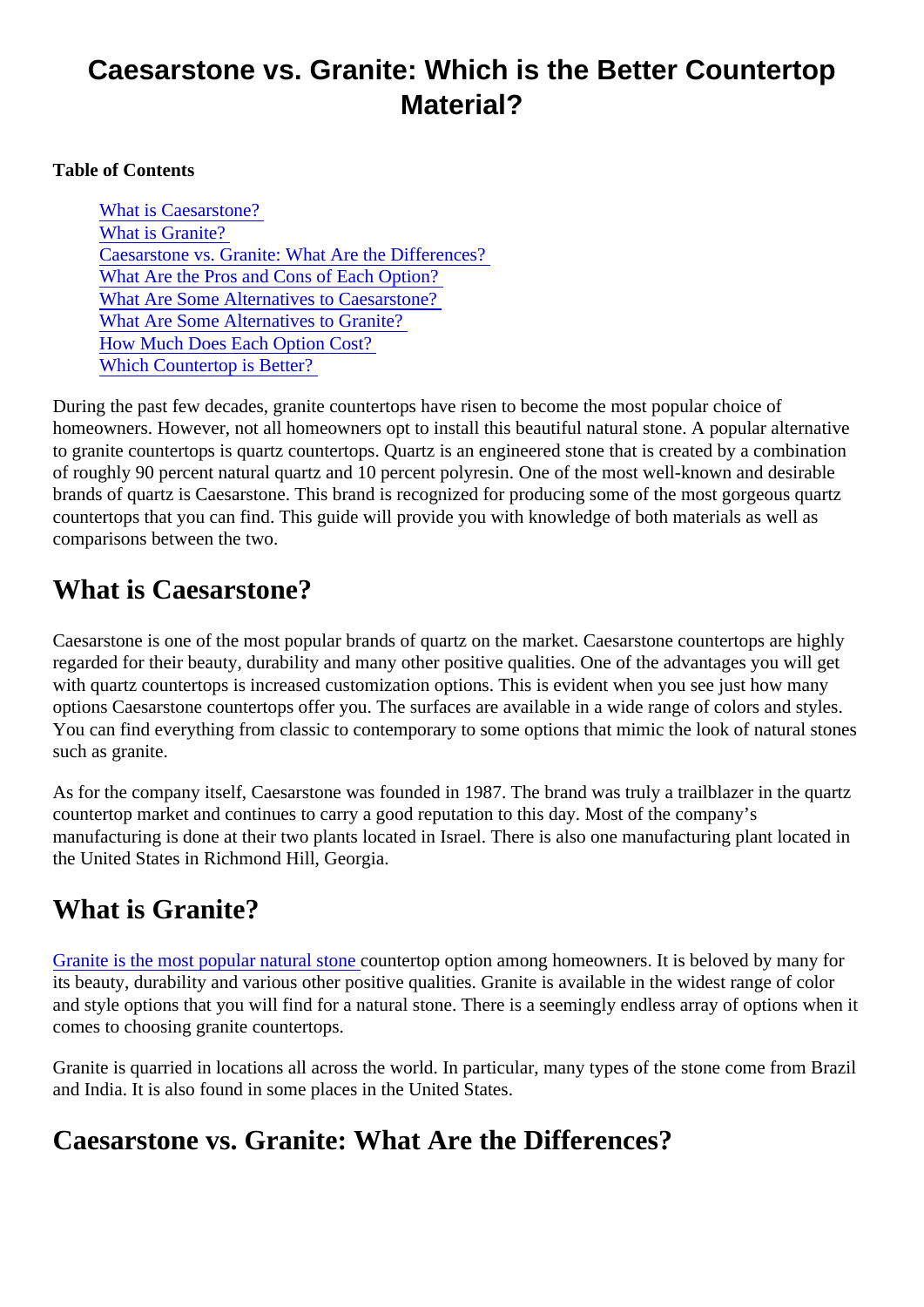<span id="page-1-0"></span>The following table provides general information about both countertop options. This information is explained in further detail below.

| Caesarstone vs. Granite                                        |                                 |
|----------------------------------------------------------------|---------------------------------|
| <b>Caesarstone</b>                                             | <b>Granite</b>                  |
| Is an engineered stone                                         | Natural stone                   |
| Will give off more of a modern look Many styles to choose from |                                 |
| Uniform appearance                                             | Every slab is different         |
| Wide range of available options                                | Imperfections can add character |

As mentioned above, Caesarstone is one of the top brands of engineered stone on the market. These countertops are known for their uniform appearance that will give your home a fresh up-to-date look. Since it is engineered, you can choose from virtually any color or style that your mind can think of.

Granite, on the other hand, is one of the most beautiful stones produced by the earth. Since it is natural, each slab of granite is different – even ones that come from the same quarry. As with Caesarstone, you will have many colors and styles that you can choose from. This natural stone can have imperfections, which may sound like a negative but can actually give the stone character.

## **What Are the Pros and Cons of Each Option?**

Before you purchase new kitchen countertops or surfaces for other parts of the home, you will want to make sure to review information about your options. The following is a breakdown of the pros and cons offered by Caesarstone and granite countertops.

| Cacsarsione 1 ros and Cons  |                                                     |
|-----------------------------|-----------------------------------------------------|
| <b>Pros</b>                 | Cons                                                |
| Beautiful appearance        | You will need to be careful with heat               |
| Non-porous surface          | Does not hold the 'classic' appeal of natural stone |
| Stain resistant             |                                                     |
| Scratch resistant           |                                                     |
| Crack resistant             |                                                     |
| Easy to care for            |                                                     |
| Many options to choose from |                                                     |

Caesarstone Pros and Cons

Although it is not a natural stone, do not be fooled – Caesarstone is one of the most beautiful surfaces that you can install in your home. Caesarstone countertops can be found in an impressive range of colors and styles. The surfaces are also non-porous, meaning that liquid and stains cannot work their way down into the material. Caesarstone countertops are resistant to stains, scratches and cracks. Keep in mind that just because the material is resistant to these hazards, there is still a very low chance that these damages do occur. If properly cared for, these damages should not be an issue. Lastly, Caesarstone is among the easiest countertop options on the market to care for. As long as you stay up on cleaning and do not expose the surfaces to excessive heat, they should stay in great shape for years to come. While it does not hold the 'classic' appeal of natural stone like granite does, Caesarstone is a terrific option for your countertops.

| <b>Pros</b>               | Cons    |
|---------------------------|---------|
| Incredible natural beauty | ⊪Porous |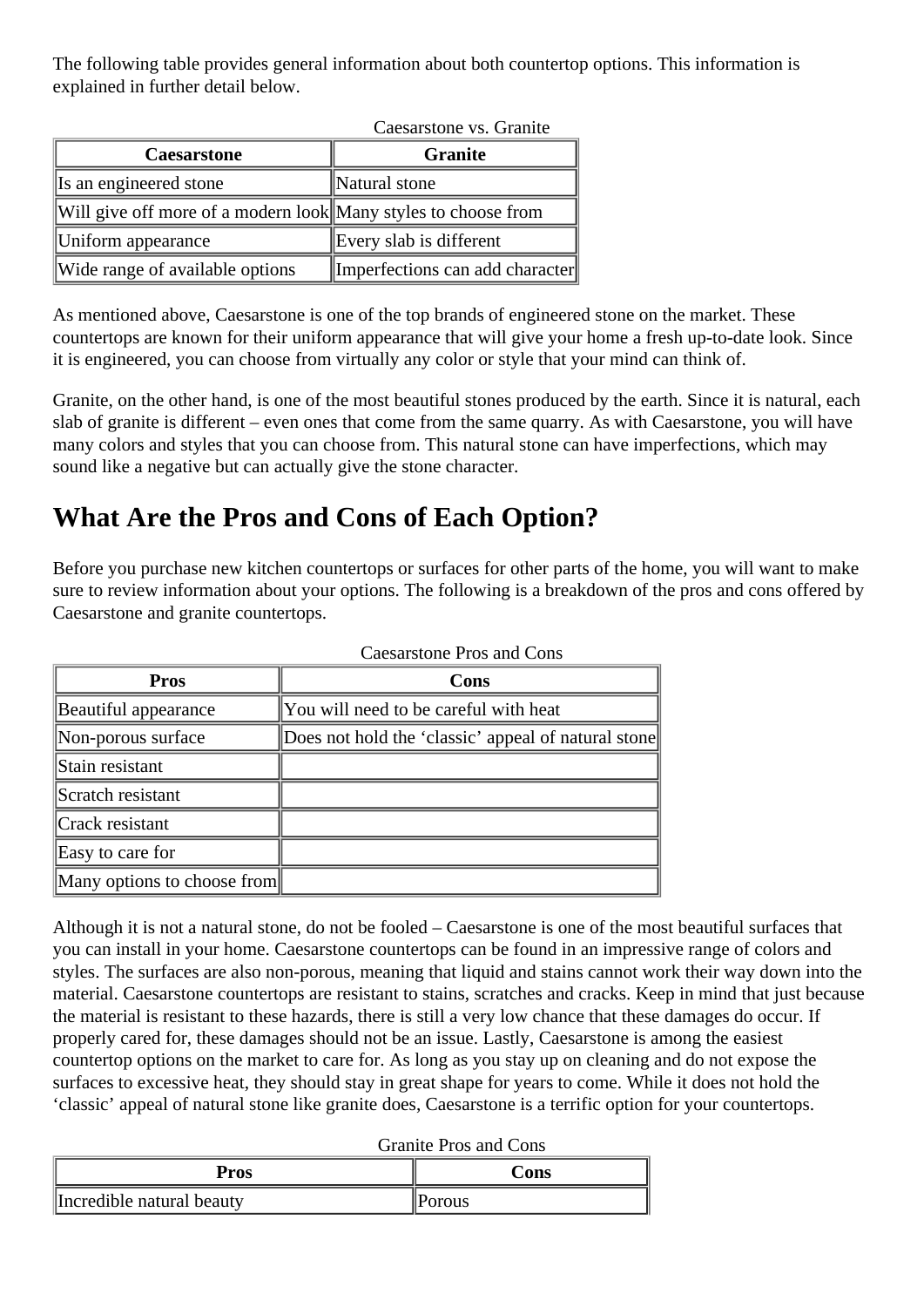<span id="page-2-0"></span>

| Pros                                           | Cons                             |
|------------------------------------------------|----------------------------------|
| Durable                                        | ∥Can chip if you are not care∦ul |
| Easy to care for                               |                                  |
| Heat resistant                                 |                                  |
| Stain resistant                                |                                  |
| Scratch resistant                              |                                  |
| Each slab is unique, even from the same quarry |                                  |

As for granite, the stone surfaces are a reminder of the beauty that nature is capable of producing. Beyong the beauty of granite countertops, the surfaces are also one of the most durable options you can find. The are easy to clean and otherwise maintain. The countertops are resistant to heat, stains and scratches. Bee it is a natural stone, each slab of granite is truly one-of-a-kind. If you are looking for some downsides to granite, the stone is porous. However, if you make sure to properly seal the countertop, which is not difficu to do, your granite can be adequately protected from liquid and stains. Granite countertops can also chip if you are not careful, although these can be fixed by simple repairs.

# What Are Some Alternatives to Caesarstone?

Whilepopular and reliable, Caesarstone is not the only brand artz countertops the market. Other brands such as Silestone and Cambria also manufacture quartz countertops. However, your best bet for the largest selection of colors and styles is Caesarstone.

#### What Are Some Alternatives to Granite?

There are many types of natural stone that can be used for countertops. Other types include marble, quartzite, limestone, onyx, soapstone and more. While each have their pros and cons, granite is generally regarded as an excellent countertop material because of its beauty and durability.

# How Much Does Each Option Cost?

Caesarstone countertops generally fall in the range of \$40 to \$100 per square foot, installed. Granite, on the other hand, is usually priced between \$35 to \$75 per square foot, installed. Overall, granite is the less expensive option, although there is some overlap in pricing between the two options.

## Which Countertop is Better?

Determining which countertop is the better option for your home will rely on your wants and needs. Both surfaces are beautiful and each offer tremendous benefits to your home. The information below sums up some of the key points discussed above and can help you make your decision.

If you are looking for a beautiful engineered stone surface that is also very durable, Caesarstone is a great option. Note that it is not resistant to heat, so you will need to exercise caution (especially in the kitchen).

If you want a stunning natural stone surface, granite is the way to go. While granite is resistant to he it is a porous material. This means you will have to re-seal the surface. Re-sealing is only necessary